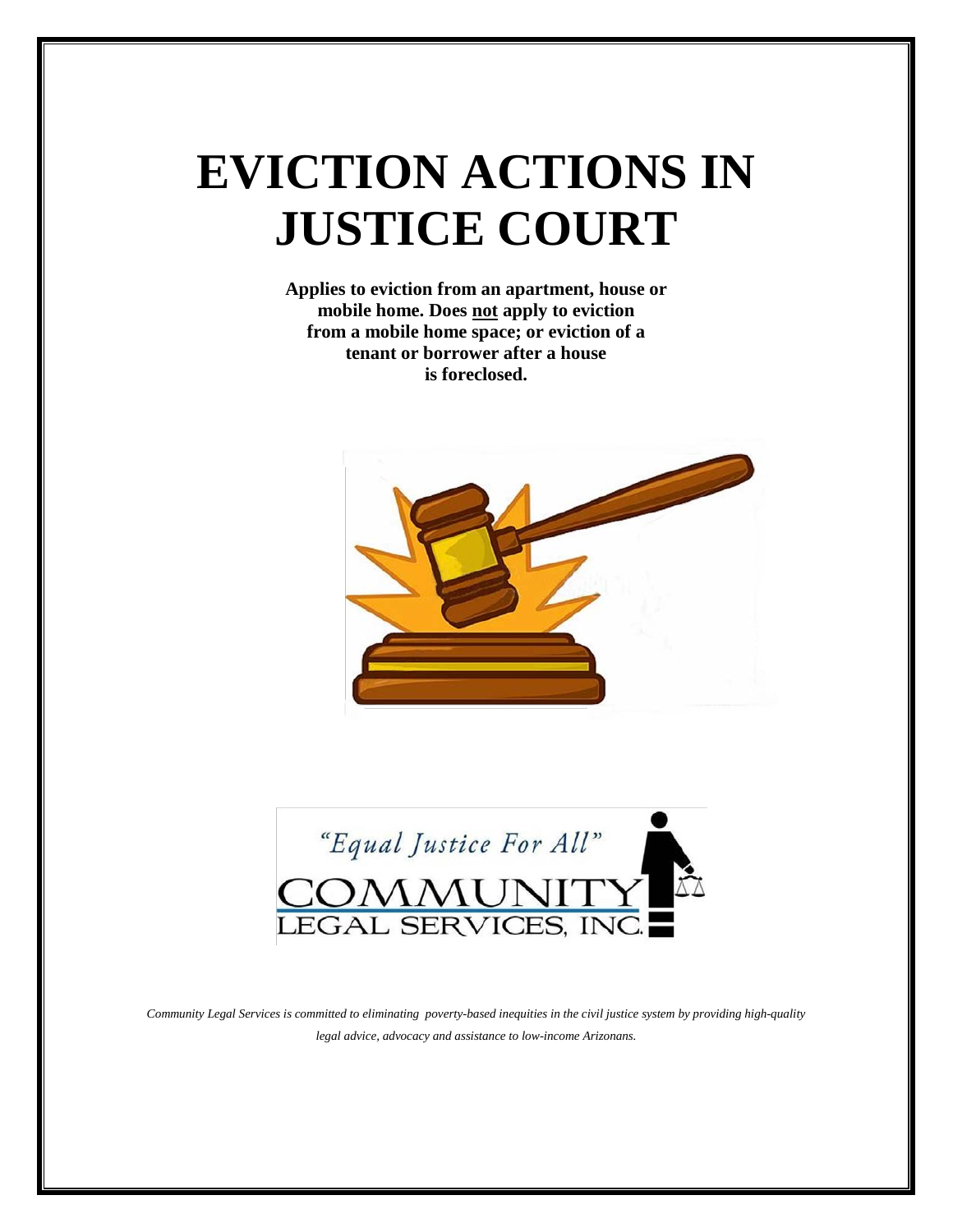# **EVICTIONS**

An eviction action is a lawsuit by the landlord asking the court to:

- 1. find that the tenant has broken the lease agreement;
- 2. order that the tenant be removed from the property; and
- 3. order that the tenant pay money to the landlord for rent, late fees, attorney fees and costs.

It is important for tenants to appear in court in an eviction action because it is possible to defend yourself in these lawsuits. **It is especially important for Section 8 tenants because an eviction can lead to loss of a housing subsidy.**

# **TYPES OF LEASE VIOLATIONS**

#### **Not Paying the Rent**

Landlord must give written notice to tenant that he has five (5) day to pay the rent (and any late fees if provided for in the lease) in full. The tenant can still avoid the eviction by paying all of the rent and late fees before the lawsuit is filed. If payment is not made, the eviction lawsuit can be filed on or after the sixth calendar day.

After the eviction action is filed, the tenant can pay all past due rent, late fees, attorney fees and court costs **before** a judgment is entered to avoid eviction. The landlord only has the right to late fees if provided for in a written lease. **The tenant should tell the court if there is no written lease, or the lease does not provide for the landlord to collect late fees.**

The landlord does **not** have to accept rent or let the tenant stay at the property after a judgment is entered. If the tenant has not left the property within five (5) days after the judgment is entered, the court will issue an order called a "Writ of Restitution" directing a law enforcement officer to remove the tenant from the property.

# **As a general rule, the only defense to an eviction for not paying the rent is that the rent was actually paid in the manner and in the amount provided in the lease.**

If the landlord accepts part of the rent money without having the tenant sign a payment plan (also called a "non-waiver agreement"), the landlord may not then evict the tenant for not paying the rent. The tenant should let the Judge know about the part payment at the court hearing.

# **Material Non-Compliance**

If the landlord claims that the tenant has broken the lease (such as by not following the rules of the apartment complex or having too many pets), then the landlord must give written notice to the tenant that he has ten (10) days to show that he is now following the terms of the lease (such as by removing the pets). The eviction lawsuit can be filed on or after the eleventh day.

The tenant will have to leave the property if the court enters judgment for the landlord. If the tenant has not left the property within five (5) days after the eviction judgment is entered, the court will issue an order for a law enforcement officer to remove the tenant from the property.

# **Material Non-Compliance Affecting Health and Safety**

If the landlord claims that the tenant has broken the lease in a way that affects health and safety (such as not keeping the premises in clean and safe condition), then the landlord must give written notice to the tenant that he has five (5) days to show he is now following the terms of the lease (such as cleaning the premises). The eviction lawsuit can be filed on or after the sixth day.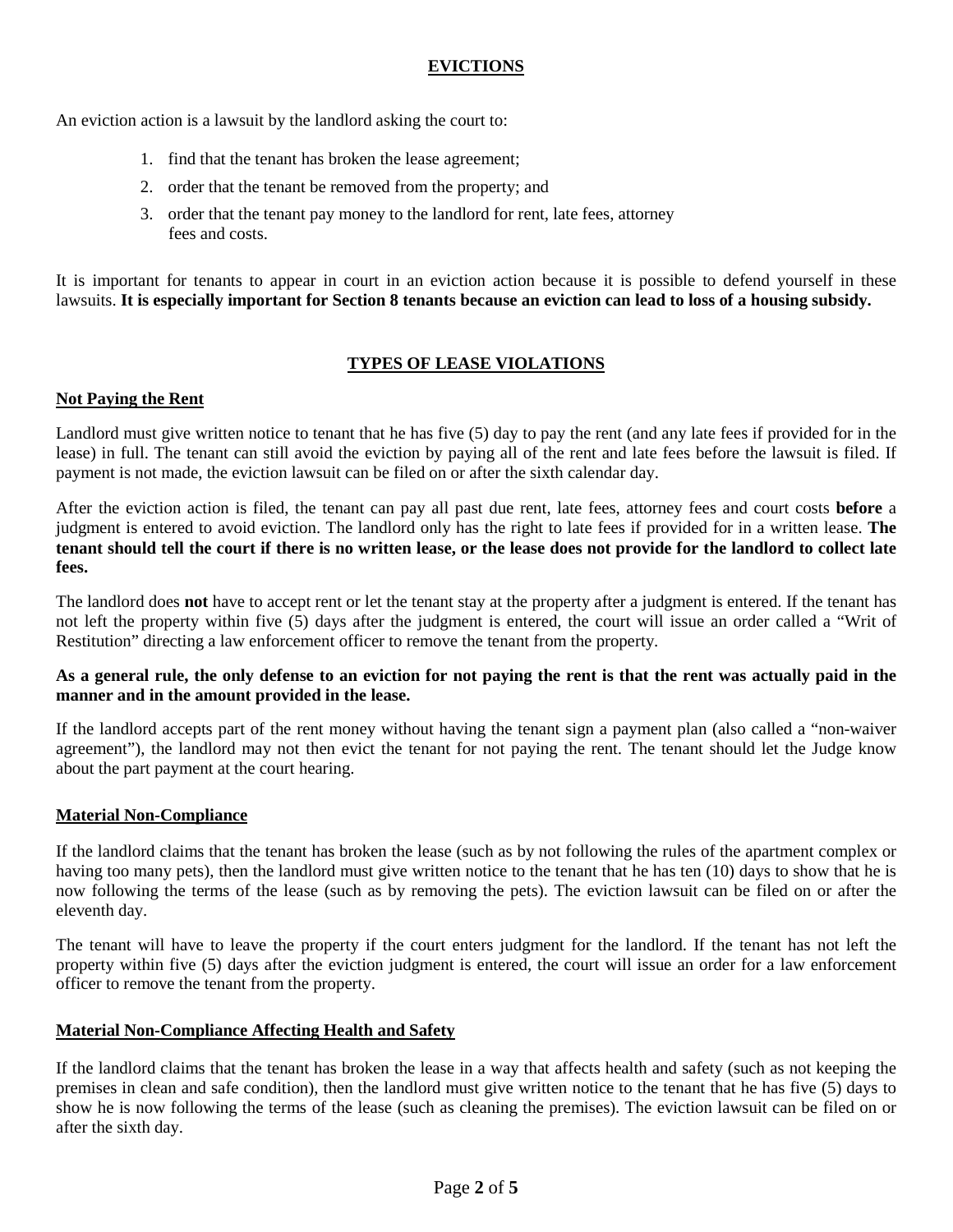The tenant will have to leave the property if the court enters judgment for the landlord. If the tenant has not left the property within five (5) days after the eviction judgment is entered, the court will issue an order for a law enforcement officer to remove the tenant from the property.

## **Material and Irreparable Breach**

If the landlord claims that the tenant has done something so bad that it cannot be fixed (such as participating in gang activity, firing a weapon on the premises or punching someone), then the landlord must give the tenant written notice of **immediate termination** of the lease. The landlord does **not** have to allow the tenant to show he is now following the lease. The eviction lawsuit can be filed on the same day.

The tenant will have to leave the property if the court enters judgment for the landlord. If the tenant has not left the property within **twelve (12) hours** after the eviction is entered, the court will issue an order for a law enforcement officer to remove the tenant from the property.

**If the acts alleged in the eviction lawsuit concern criminal activity, anything the tenant says or presents at the eviction hearing may be used against him in a criminal case.** 

# **WHAT MUST BE IN THE EVICTION LAWSUIT**

The lawsuit papers must include: (1) Summons; (2) Residential Eviction Information Sheet; (3) Complaint; and (4) any notice the landlord gave to the tenant. **The tenant should ask the court to dismiss the case if he did not receive the required notice (discussed above) from the landlord; or, if the landlord filed the lawsuit before the time in the notice expired** (for example, the landlord gave a 5-day notice for nonpayment of rent but filed the lawsuit three days after the notice date).

The lawsuit papers must be served by: (1) a process server handing them to the tenant; (2) a process server handing them to someone of suitable age residing at the tenant's home; or (3) posting them on the tenant's door **and** sending them to the tenant by both regular and certified mail. **The tenant should ask the court to dismiss the case if the lawsuit papers were not properly served.**

After the tenant receives these documents, he should file an Answer. The Answer form (included in this pamphlet) gives the tenant boxes to check and blank lines to fill in to explain his position to the court. There is a fee for the tenant to file the Answer. If the tenant cannot afford the fee, he can ask that no fee be charged (called a "waiver") or that the fee be paid at a later time (called a "deferral"). If the tenant believes the landlord owes him money, the tenant may file a counterclaim.

# **WHAT WILL HAPPEN IN COURT**

The tenant must appear at court on the date and time listed in the Summons (**failure to appear will result in the court immediately entering a judgment** directing the tenant to vacate the property and pay money to the landlord). Dress appropriately for court. The tenant should arrive at the court at least 15 minutes early and check in (either at the Court Clerk's window or with the Court Clerk inside the courtroom). The tenant should then go into the courtroom and wait for his case to be called.

(It is common for the landlord or his attorney to talk with the tenant about settlement before the Judge calls the case. **Remember, the landlord or his attorney does not represent the tenant; and the tenant should not rely on the**

**landlord or his attorney.** The tenant should **read and fully understand** any settlement paperwork prepared by the landlord or his attorney before signing. If the tenant signs a Stipulated Judgment to settle the case, he likely has waived any right to appeal the judgment.)

The judge will call the case and ask that the landlord and tenant come forward. Only the owner of the property or his attorney (not the property manager) can appear at court for the landlord. **The tenant should ask the court to dismiss the case if the property owner or his attorney is not present at court.**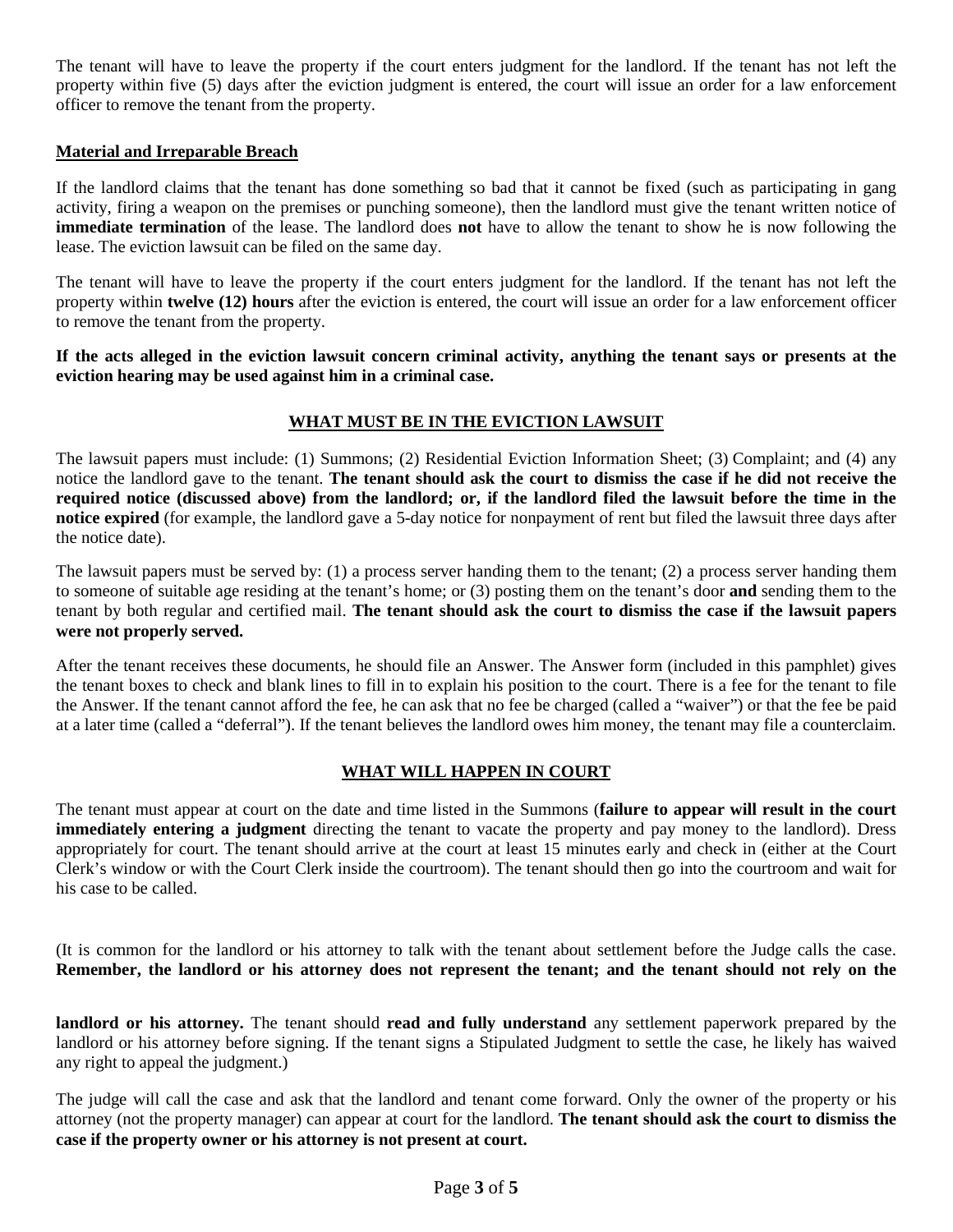The court will ask the tenant whether the information in the Complaint is true. If the tenant says the Complaint is true, the Judge will enter a judgment against the tenant. If the tenant says the Complaint is not true, he will need to briefly explain why and show proof to the Judge (such as copies of rent checks, notices, receipts for repairs and photographs). If the explanation shows that the tenant may have a proper defense, the Judge will set the case for trial.

**The trial may happen on that same day** or the court may set the case for trial within the next three (3) days. The tenant will need to **have any witnesses and documents with him to present at trial.** At trial, the Judge will listen to and review the evidence presented and then make a decision.

If the court decides in favor of the landlord, a judgment will be entered directing that the tenant leave the property and/or pay money to the landlord for rent, late fees, attorney fees and costs. If the tenant does not timely leave (see above), the court will issue an order for a law enforcement officer to remove the tenant from the property. The tenant can avoid having a law enforcement officer come to the property by timely leaving and turning over the keys to the landlord.

The following forms are attached to assist you in responding to an eviction action:

- Application for Deferral or Waiver of Court Fees and Costs and Consent to Entry of Judgment (request for the court to waive the tenant's filing fee)
- $\bullet$  Answer
- Counterclaim
- Motion to Vacate or Modify Judgment

The tenant can go to [http://justicecourts.maricopa.gov/HowTo/index.aspx](http://justicecourts.maricopa.gov/Forms/index.aspx) for "how to" information on:

• How to file a Motion to Vacate judgment

# **APPEAL FROM A JUDGMENT**

The tenant may appeal a justice court judgment to the Superior Court. Appeal of an eviction judgment for nonpayment of rent, material noncompliance or material noncompliance affecting health and safety must be filed within five (5) days of the date of the judgment. Appeal of an eviction judgment for material and irreparable breach must be filed within twelve (12) hours after the judgment is entered.

To file the appeal, the tenant must:

- 1. file a Notice of Appeal;
- 2. file a Designation of Record;
- 3. pay an appeal fee or request a waiver of that fee; and
- 4. post a cost bond in the amount of \$250 or file an affidavit of inability to pay bond.

# **The filing of an appeal does not stop the landlord from attempting to collect from the tenant the money awarded in the judgment or having the sheriff remove the tenant from the property. The tenant must file separate bonds (in addition to the cost bond referenced above) to stop each of these actions, as follows:**

**Stop collection:** A supersedeas bond to stop collection of the money awarded in the judgment must be in an amount equal to the judgment and costs.

**Stop the eviction process:** A supersedeas bond to stop a law enforcement officer from making the tenant leave the property must be in the amount of the rent from the date of the judgment to the next rent due date, together with costs and attorney fees.

# **The tenant must also continue to pay rent on time to the court to stay in the property during the appeal.**

The above information is for starting the appeal process and stopping the landlord from immediately collecting from or evicting the tenant. There are additional steps for the appeal process, such as filing the appeal memorandum. Go to [http://justicecourts.maricopa.gov/HowTo/index.aspx](http://justicecourts.maricopa.gov/Forms/index.aspx) for additional "how to" information on the eviction appeal process.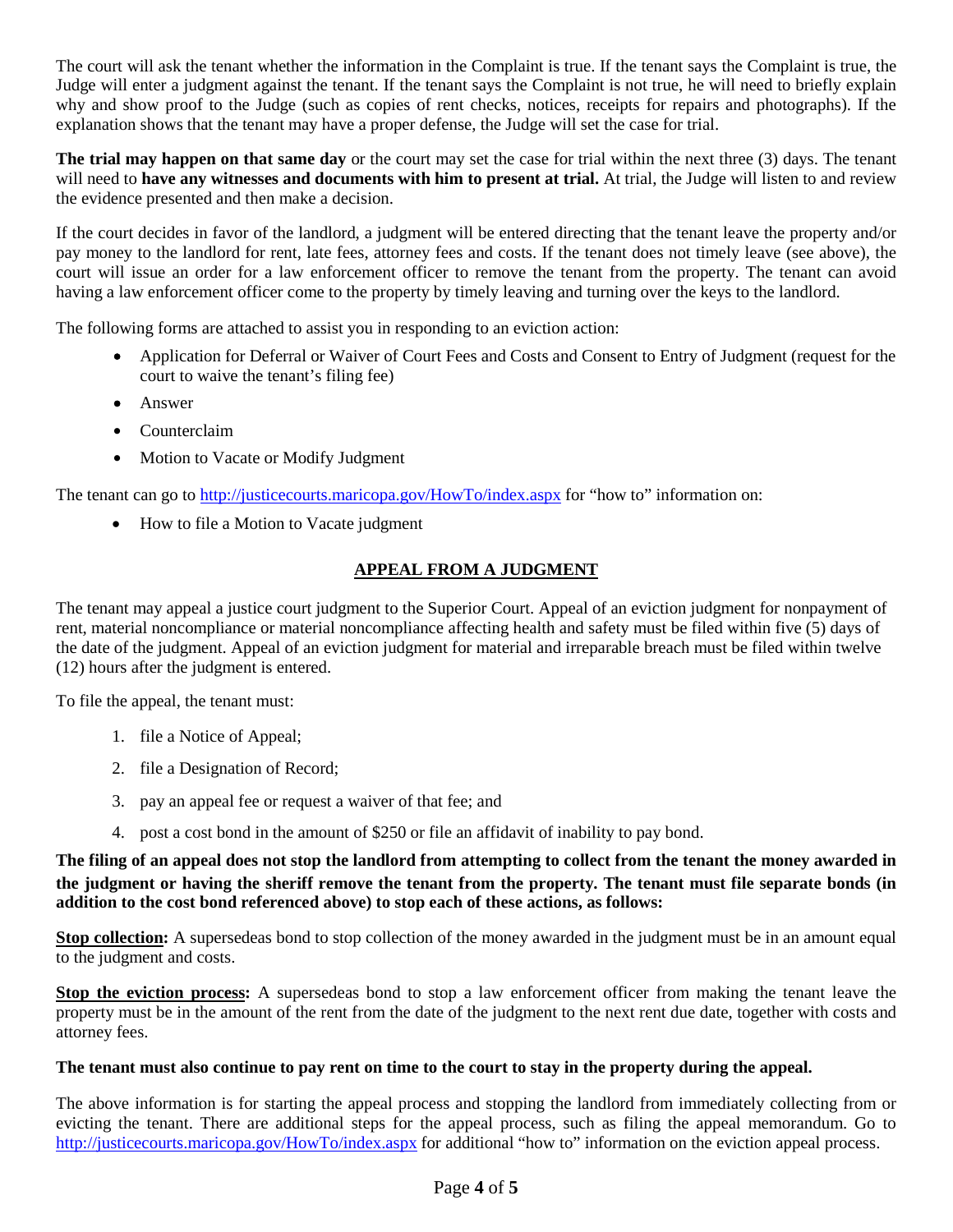**This pamphlet is provided by Community Legal Services as a service to our community. The purpose of this pamphlet is to provide general information to tenants about their legal rights and responsibilities. Please realize that no pamphlet can ever be a substitute for a lawyer because every situation is different. Therefore, we encourage the reader to consult a lawyer before undertaking any legal action. If you cannot afford a lawyer, call to see if you are eligible for a Community Legal Services lawyer at no cost to you. For information on the Community Legal Services office nearest to you, call 602-258-3434 or 1-800-852-9075.**

# **COMMUNITY LEGAL SERVICES HOUSING UNIT 305 South 2nd Avenue Phoenix, Arizona 85003 Office: (602) 258-3434 Fax: (602) 254-3957 Toll-Free: 1-800-852-9075**



DRAFT Rev. 01/08/2015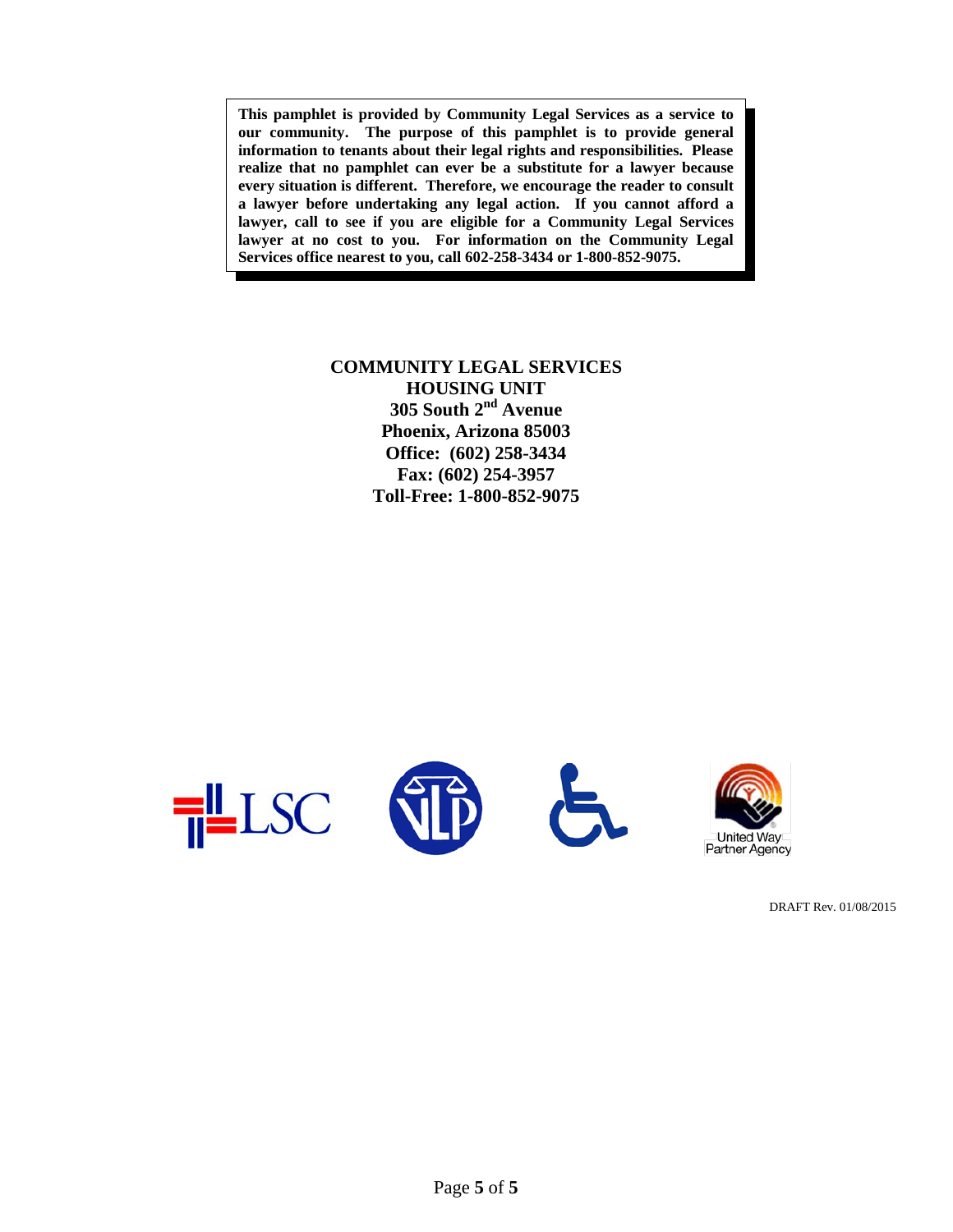| Address                                                                                                                    | <b>Maricopa County Justice Courts, Arizona</b> |
|----------------------------------------------------------------------------------------------------------------------------|------------------------------------------------|
|                                                                                                                            | <b>CASE NUMBER:</b>                            |
|                                                                                                                            |                                                |
|                                                                                                                            |                                                |
|                                                                                                                            |                                                |
|                                                                                                                            |                                                |
| Plaintiff(s) Name / Address / Phone                                                                                        | Defendant(s) Name / Address / Phone            |
|                                                                                                                            | <b>ANSWER (Eviction Action)</b>                |
| I am answering on behalf of:<br><b>Myself</b><br><b>Marital Community</b><br>(Requires signature of both husband and wife) | Partnership<br>Other:                          |
| I ADMIT the following portion(s) of plaintiff's complaint.                                                                 |                                                |
| I ask the court to dismiss plaintiff's complaint for the following reason(s):                                              |                                                |

This court does not have jurisdiction, because:

 $\Box$  Plaintiff is not the proper party to file the complaint against me, because:

 $\Box$  I am not the person or party against whom this claim should be made because:

 $\Box$  Proper notice was not given to me as required by law.

Other Defenses:

 $\Box$  I DENY that I have:

 $\Box$  Failed to pay rent as agreed. All rent has been paid as required by the rental agreement.

Committed any material non-compliance of the rental agreement.

□ Committed damage to the property.

 $\Box$  Rent has not been paid because the plaintiff has violated the rental agreement or the Residential Landlord and Tenant Act. I gave the plaintiff written notice as required by the rental agreement and the Act. Attached is a copy of the notice that I gave. The plaintiff committed the following violations:

I am asking the court to deny Plaintiff's complaint. I am also asking for reimbursement of my court costs. I state under penalty of perjury that the foregoing is true and correct.

| Date: | Defendant                                                                   | Defendant            |  |
|-------|-----------------------------------------------------------------------------|----------------------|--|
|       | I CERTIFY that I have / will mail a copy of this ANSWER on the same day to: |                      |  |
|       | $\Box$ Plaintiff at the above address                                       | Plaintiff's attorney |  |
| Date: | Bv<br>Defendant                                                             |                      |  |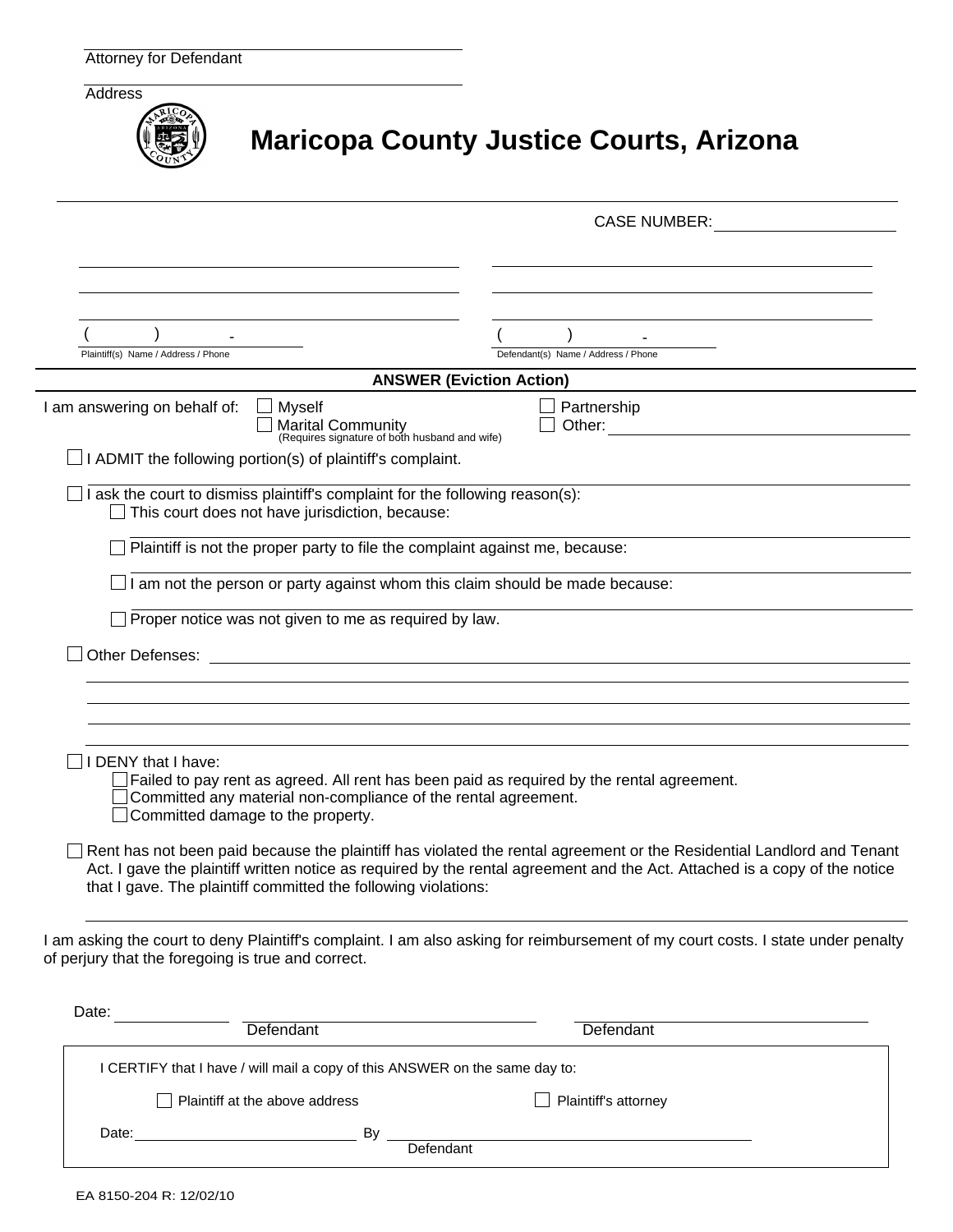

# **Maricopa County Justice Courts, Arizona**

|                                                       | <b>CASE NUMBER:</b>                                   |
|-------------------------------------------------------|-------------------------------------------------------|
|                                                       |                                                       |
|                                                       |                                                       |
|                                                       |                                                       |
|                                                       |                                                       |
| Plaintiff(s) / Counterclaimant Name / Address / Phone | Defendant(s) / Counterclaimant Name / Address / Phone |

#### **COUNTERCLAIM (Eviction Action)**

Defendant, having filed an answer to plaintiff's complaint, now counterclaims as follows:

Identify the breach of the Residential Landlord and Tenant Act or the breach of the rental contract that has resulted in the alleged damages that is the basis of this counterclaim:

I gave the plaintiff written notice of the alleged breach. Attached is a copy of the notice that I gave. It was given to the plaintiff (or to their representative) on  $\qquad \qquad$ , in the following manner (e.g. mailed, hand delivered, etc.):

I am asking for judgment against the counter-defendant(s) herein named in the sum of \$ . I am also asking for costs of court incurred herein and interest at the legal rate of 10% per annum from the date of judgment. I am entitled to this relief because:

I state under penalty of perjury that the foregoing is true and correct.

| Counterclaimant |                                                                                                                                  |  |  |
|-----------------|----------------------------------------------------------------------------------------------------------------------------------|--|--|
|                 |                                                                                                                                  |  |  |
|                 | $\Box$ Plaintiff's attorney                                                                                                      |  |  |
| B٧              |                                                                                                                                  |  |  |
|                 | I CERTIFY that I have / will mail a copy of this COUNTERCLAIM on the same day to:<br>Plaintiff at the above address<br>Defendant |  |  |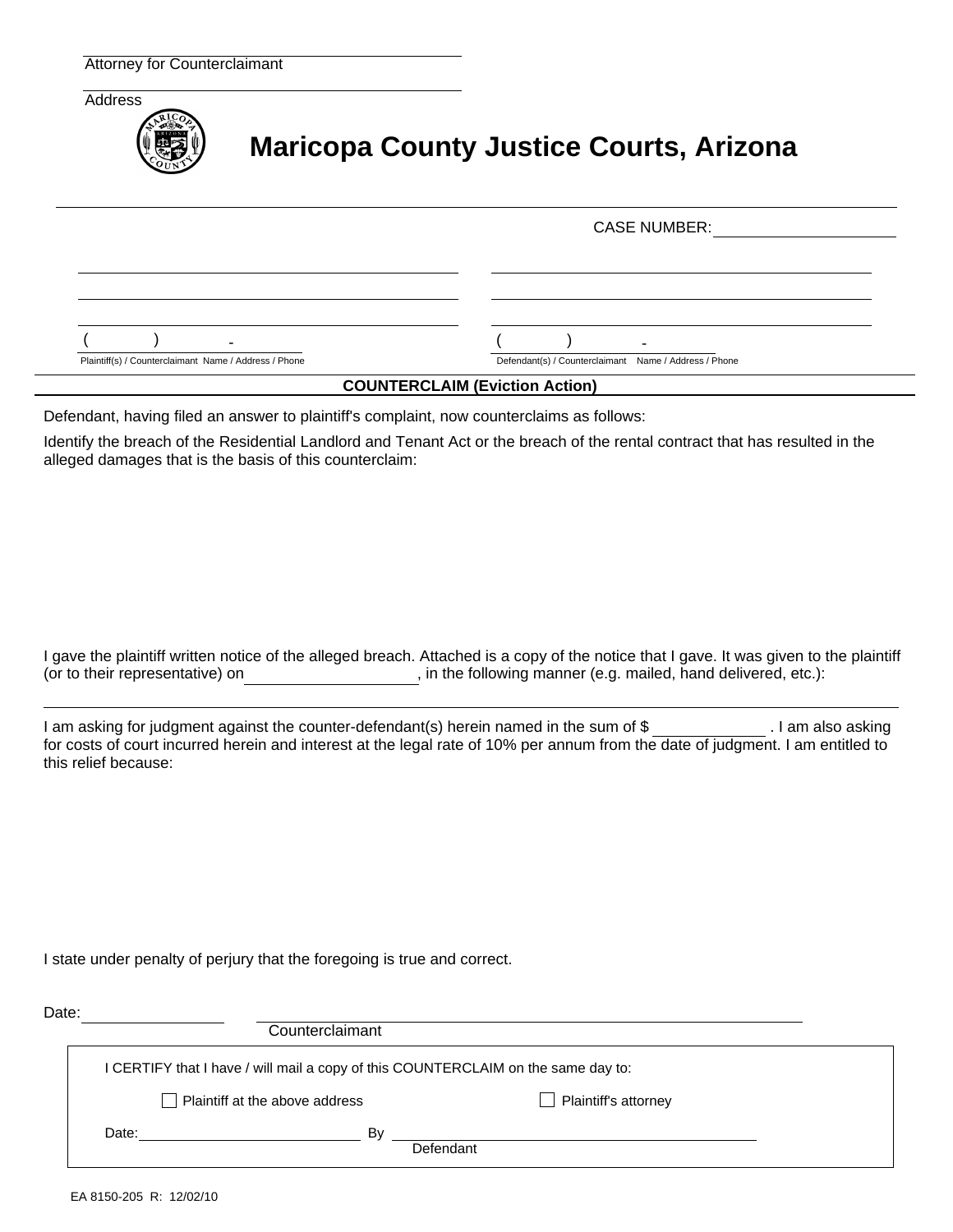

# **Maricopa County Justice Courts, Arizona**

|                                                  | <b>CASE NUMBER:</b>                                                                                           |
|--------------------------------------------------|---------------------------------------------------------------------------------------------------------------|
| -                                                | ۰                                                                                                             |
| Plaintiff(s) Name / Address / Phone              | Defendant(s) Name / Address / Phone                                                                           |
| ۰                                                | ۰                                                                                                             |
| Attorney for Plaintiff(s) Name / Address / Phone | Attorney for Defendant(s) Name / Address / Phone                                                              |
|                                                  | <b>MOTION to SET ASIDE / VACATE JUDGMENT</b><br><b>JCRCP Rule 141</b><br>ORAL ARGUMENT REQUESTED BY AGREEMENT |

**You have the right to file a written response to this Motion within ten (10) judicial days from the date this Motion is served. Your response must be filed with the court. A copy of your response must be served on the other parties as provided by Rule 120, of the Justice Courts Rules of Civil Procedure. The court may treat your failure to respond to a Motion as your consent that the Motion be granted.**

I am the  $\Box$  Plaintiff  $\Box$  Defendant in this case. I would like the court to:

Statement of Facts:

Legal Support:

On penalty of perjury I state that the foregoing is true and correct.

Date: Plaintiff Defendant Date: **Plaintiff Defendant** 

**NOTICE TO MOVING PARTY:** *If the time to appeal the Judgment has expired, service by process server or service by any other methods of service provided for service of Summons in JCRCP Rule 113 is required. Proof of service must be filed with the court, without proof of service or a response from the opposing party, the Court may deny your Motion.*

CV 8150-134.01 R: 7/23/13 **NOTICE TO RESPONDENT:** *You have ten (10) judicial days after service of this Motion to file a written response, if you wish to do so. If no response is given, the Court will consider the relief requested and will enter an order without hearing any objection(s) you may have.*